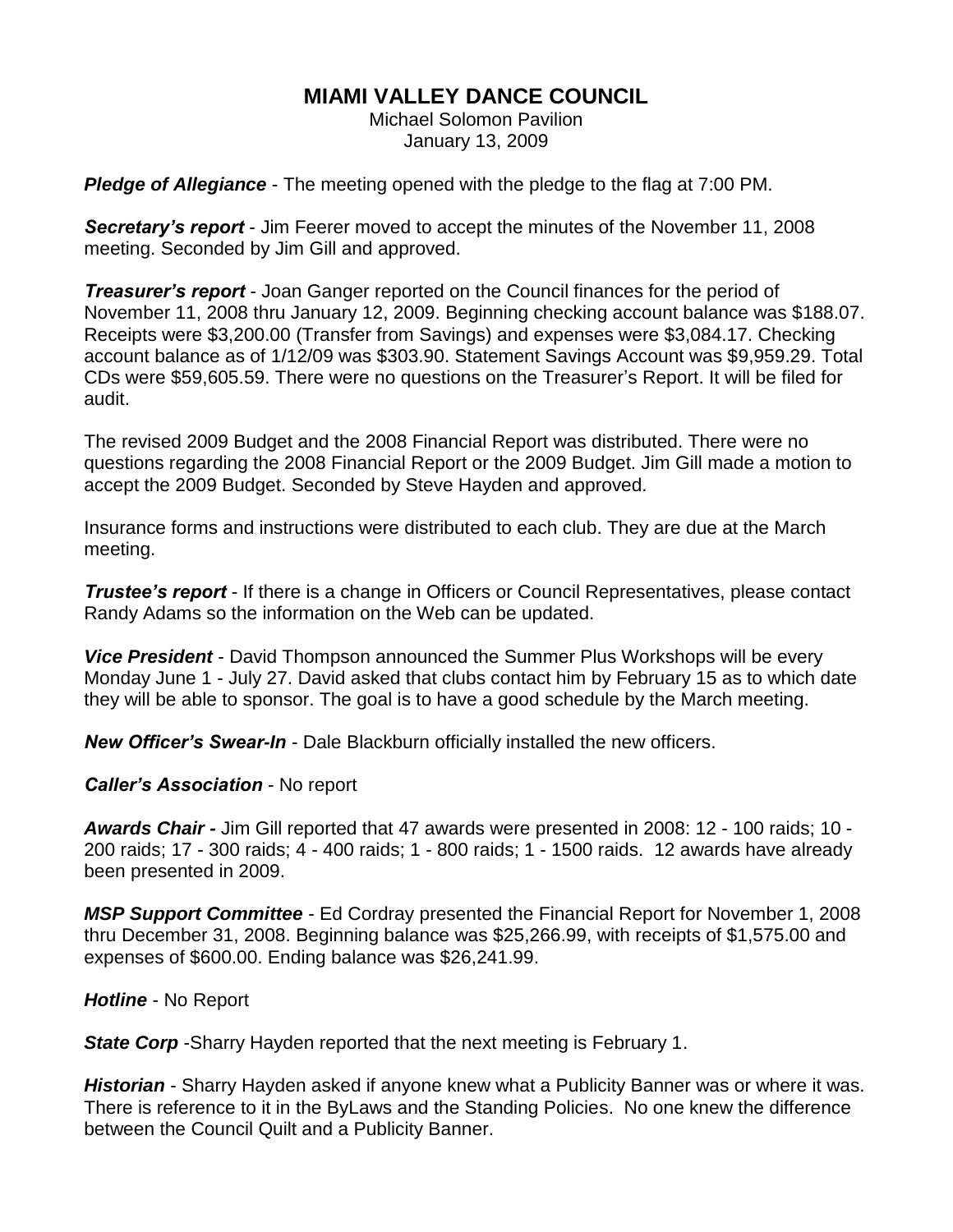*2011 State Convention* - Sharry Hayden reported that the theme will be Southwestern and the slogan is "Festive Fun in Two Thousand One One". Need a volunteer to coordinate the Publicity Show as soon as possible. A Sewing Room chairperson is also needed.

*Newsletter* - Cheryl Hornsby reported that the deadline is tonight (1/13/09). Jim Gill asked again about publishing the Newsletter. Copies, or specific pages, can be printed by each Club and displayed/distributed as they choose.

*Constitution Committee* - Steve Stoehr stated the Constitution, Bylaws and Standing Policies have been reviewed and he presented the updates which will be placed on the Council Web Site. Voting will take place at the next meeting.

*Banner Raid Committee* - The committee has not yet met. Jim Gill will contact the Banner Raid Chairmen and plans to have a report at the next meeting.

*Attendance* - Clubs not in attendance were Hi-Point See Saws, National Carousel No. 114 and Rounds By Jobe.

## *President's Report* -

Linda Hasting stated that the selection of the Honor Couple is finished and will be announced at this meeting. She thanked all of the clubs who participated. The Honorees from each club are Jack and Linda Nicholas from Bellefontaine Hi-Point See Saws; Dennis Gullett and Louise Nokes from Cardinal Squares; Jim and Joyce McGuire from Concord Cloverleafs; Mancel and Margaret Blankenship from Gem City Squares; Jim and Marge Gill from Grand Squares; Ed and Sue Reagan from Hoosier Corners; Steve and Bev Stoehr from Kittyhawk Squares and James and Eleanor Wooley from Miami Valley Folk Dancers. Congratulations to all Honorees. The Constitution Committee has finished reviewing the Constitution, Bylaws and Standing Policies.

The Banner Raid Committee will soon be sharing with the Council their findings on Banner Raid Rules.

The website [\(www.MiamiValleyDanceCouncil.org\)](http://www.miamivalleydancecouncil.org/) now has a new link on the MSP Calendar page that will take you to a Google Calendar for "ALL" Council Clubs. This is in a test mode at the moment, but anyone can review it and give the Council their comments. Thanks to Steve Hayden for putting time and thought into developing this.

*Honor Couple Announcement* - Linda Hasting announced that the Honor Couple for 2009 is Jim and Marge Gill from Grand Squares. Congratulations.

## **Unfinished Business** - None

*New Business* - Steve and Bev Stoehr will also be Convention Representatives.

A new club application has been received from the Dancetonians Ballroom Club. A committee consisting of Darla and Jim Mattice and Steve and Bev Stoehr will visit them at their next dance in February. The committee will bring back a recommendation at the next Council meeting.

An audit committee is needed. Volunteers were requested. If no volunteers, Linda will need to appoint members.